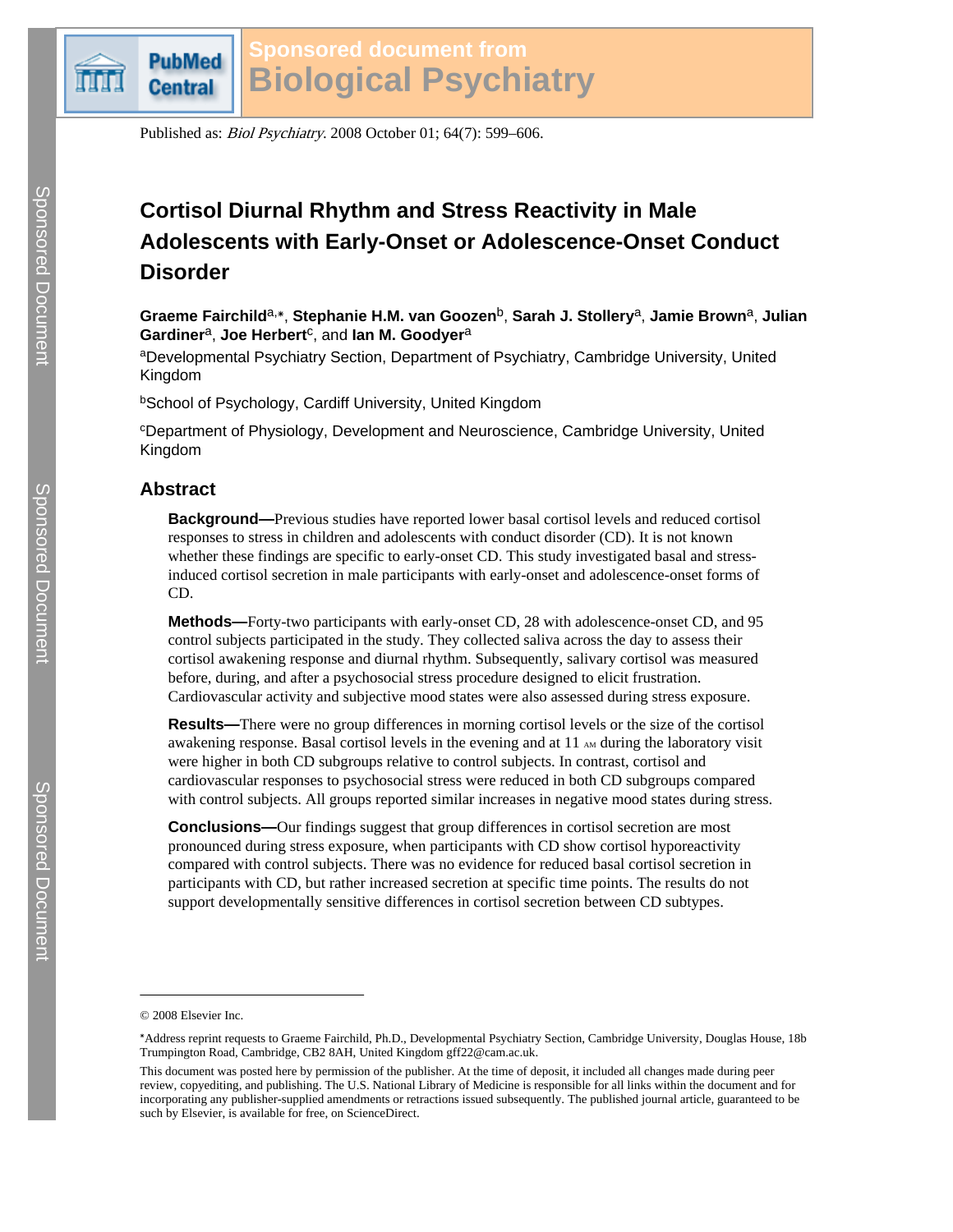# **Key Words**

Antisocial behavior; conduct disorder; cortisol; cortisol awakening response; HPA axis; stress reactivity

> Previous psychophysiological research on conduct disorder (CD) has examined whether deficits in the stress response account for the emergence of antisocial behaviors. Both the hypothalamic-pituitary-adrenal (HPA) axis and the autonomic nervous system have been investigated. Previous studies have reported reduced cortisol levels in individuals with CD or oppositional defiant disorder (ODD) (1–3) or an inverse relationship between cortisol levels and CD symptoms (4,5). Longitudinal studies have shown that lower basal cortisol predicts aggressive behavior or is a marker for persistent aggression (6,7). In contrast, several studies failed to demonstrate any relationship between basal cortisol levels and a CD/ODD diagnosis (8–10), and one reported increased cortisol levels in CD (11; see ref. 12 for a review). The heterogeneity of these results may be due to the use of different samples (clinic-referred vs. population-based), informants (self-report, parental or teacher report), or measures (urinary, plasma, or salivary cortisol). In addition, some studies failed to control for time of day, which is problematic given the marked diurnal rhythm of cortisol (13). Single-point saliva or blood sampling, as occurred in many studies, is not optimal because cortisol levels are responsive to stress. This study improved on previous research by characterizing the diurnal profile of cortisol secretion in CD, including the cortisol awakening response (CAR) in the hour after waking (14,15).

> In addition to basal cortisol, we investigated cortisol secretion during psychosocial stress. Cortisol responses to stress are reduced in children with ODD (10) and juvenile delinquents with an ODD/CD diagnosis (16). This blunted cortisol response appears relatively specific to ODD/CD (17) and has predictive value in distinguishing between groups of children who will respond favorably or otherwise to psychological interventions (18).

> As well as cortisol secretion, basal heart rate is reported to be reduced in children and adolescents with severe antisocial behavior (19). Longitudinal studies have shown that low heart rate predicts aggression and antisocial behavior (20,21), whereas high heart rate may be a protective factor in those at risk of developing criminal behavior (22). Differences in cardiovascular reactivity to stress are less consistent, with some studies reporting a blunted response (10,16) but others an enhanced cardiovascular response to stress (3). We examined cardiovascular activity under basal conditions and during stress to clarify these issues.

> Finally, this study distinguished between the early-onset and adolescence-onset subtypes of CD. It has been suggested that individuals with early-onset CD (EO-CD) show neuropsychological impairments. In contrast, adolescence-onset CD (AO-CD) is considered to arise primarily because of social modeling of deviant peers (23). We investigated whether this hypothetical distinction between CD subtypes would extend to differences in patterns of cortisol secretion or cardiovascular activity under basal conditions or during stress. This issue is theoretically and clinically significant given the distinction made in the DSM-IV (24) between childhood-onset and adolescence-onset forms of CD and data indicating a positive relationship between cortisol reactivity and response to treatment (18). A failure to distinguish between CD subtypes may underlie some previously inconsistent findings in this area.

Our primary hypothesis was that community-based adolescents with EO-CD would show reduced basal cortisol levels (including a blunted CAR), as well as cortisol and cardiovascular hyporeactivity during psychosocial stress, relative to control subjects. A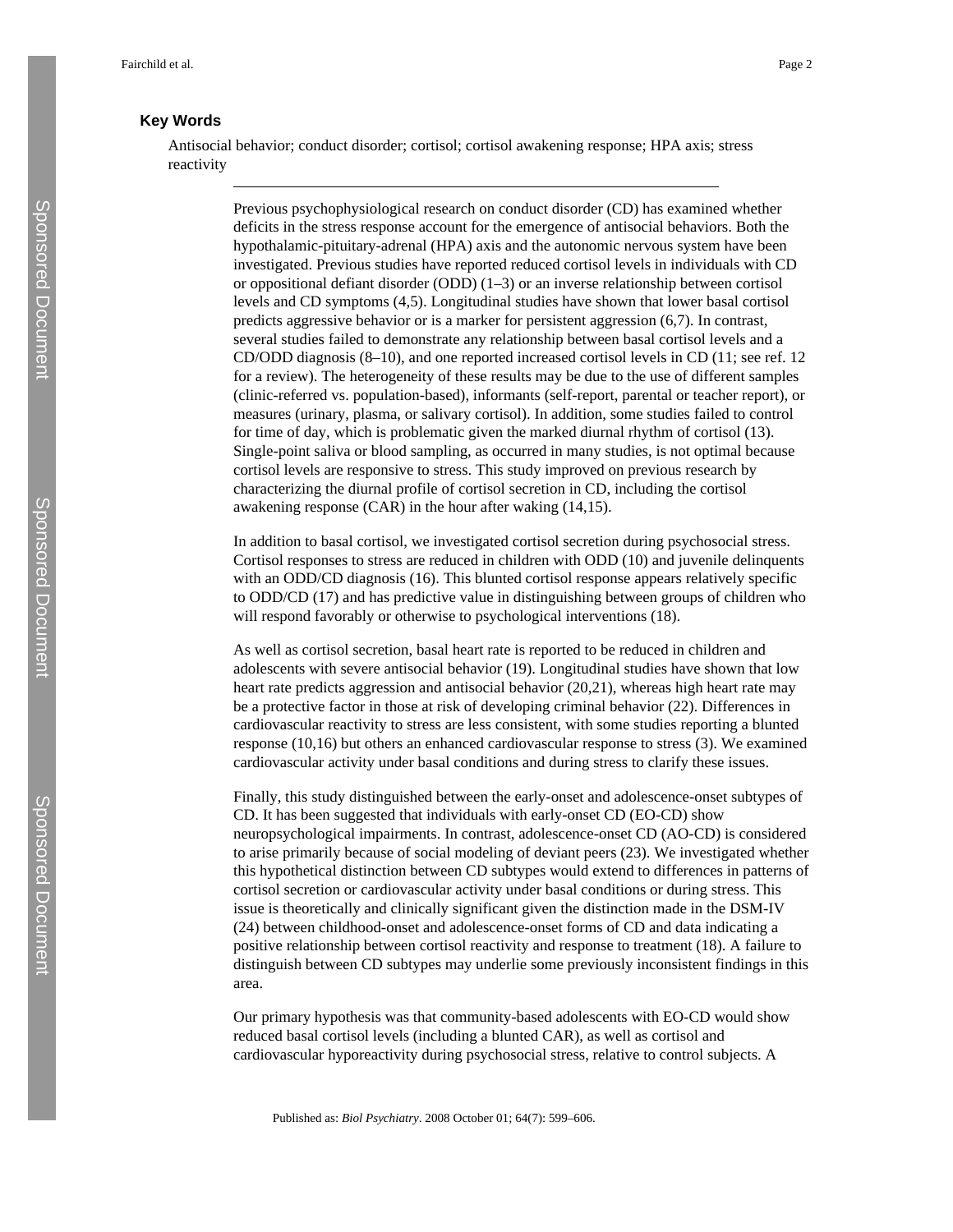secondary objective was to provide similar data in participants with AO-CD to allow comparison with EO-CD and control participants.

# **Methods and Materials**

#### **Participants**

Male adolescents aged 14–18 years were recruited from schools and colleges, pupil referral units, and the Cambridge Youth Offending Service. We recruited 95 control subjects (no history of CD/ODD and no current psychiatric illness) and 70 index cases, of whom 42 received an EO-CD diagnosis and 28 received an AO-CD diagnosis. All participants gave written informed consent, and the study was approved by the local research ethics committee.

Exclusion criteria included IQ under 75 as assessed using the Vocabulary and Block Design subtests of the Wechsler Abbreviated Scale of Intelligence (WASI) (25), presence of pervasive developmental disorder or chronic physical illness, and use of steroid medication.

Participants were assessed for CD, ODD, attention-deficit/hyperactivity disorder (ADHD), major depressive disorder (MDD), generalized anxiety disorder (GAD), obsessivecompulsive disorder (OCD), and posttraumatic stress disorder using the Schedule for Affective Disorders and Schizophrenia for School-Age Children—Present and Lifetime Version (K-SADS-PL) (26), which reflects DSM-IV criteria (24). Separate diagnostic interviews were carried out with the participants themselves and their main caregivers.

Participants were allocated to the EO-CD group if they or their caregivers reported at least one CD symptom and functional impairment was present before age 10 years (24), or if they met full criteria for ODD before age 10 and developed CD after age 10. If onset occurred after age 10, an AO-CD diagnosis was given. Inclusion in the study was based on lifetime diagnoses of CD, although 94.3% of index cases had a current CD diagnosis.

Anxiety symptoms were assessed using the Revised Children's Manifest Anxiety Scale (27). Psychopathic traits were measured using the Youth Psychopathic Inventory (28), and socioeconomic status (SES) was estimated using the Standard Occupational Classification 2000 guidelines. Substance use was assessed using the Adolescent Alcohol and Drug Involvement Scale (29).

Eleven participants with EO-CD and five with AO-CD had current comorbid ADHD (all had been medication-free for more than 6 months). One AO-CD and five EO-CD participants had current comorbid MDD. Four control, seven EO-CD, and five AO-CD participants had past MDD. Finally, one AO-CD participant had comorbid GAD, and one EO-CD participant had comorbid OCD.

## **Procedure for Saliva Collection Under Basal Conditions**

Participants collected saliva in polyethylene vials using a "passive drool" method (i.e., without aids to salivation) at four time points across the day: immediately after waking (Sample 1),  $+30$  and  $+60$  min after waking (Samples 2 and 3), and at 9 PM (Sample 4) for 3 consecutive weekdays.

Participants were asked to write the sampling times in a "spit diary." They were asked to rinse their mouths with water and then wait approximately 1 min before producing each sample and to avoid smoking, eating, drinking caffeinated or alcoholic drinks, taking recreational drugs, engaging in vigorous exercise, or brushing their teeth until the first three samples had been collected or in the 2 hours preceding Sample 4. Compliance was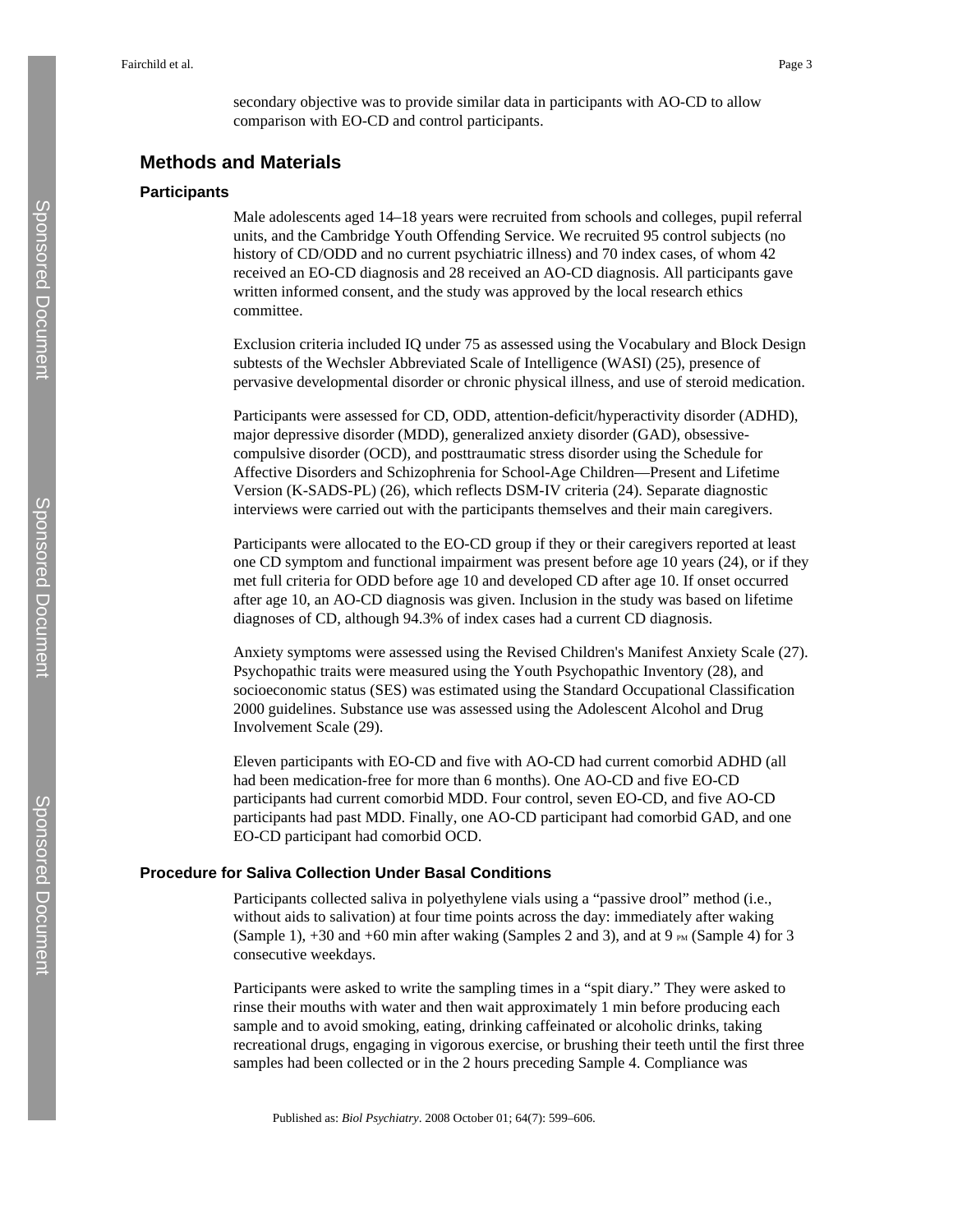monitored using the spit diary. Participants were informed that the accuracy of sampling could be determined from the lab results, in an attempt to improve compliance (30). All samples were frozen after collection and brought into the lab in a semifrozen state. They were stored at −20°C until assay.

#### **Psychosocial Stress Induction Procedure**

Participants arrived at the department in the morning and completed a battery of questionnaires and neuropsychological tests and the WASI. Approximately 60–75 min after lunch, they were informed that they would be taking part in a competition with an opponent of a similar age with a cash prize for the winner. This procedure is described elsewhere (3); briefly, it involves inducing frustration and provocation between the participant and a prerecorded video opponent.

The competition began between 1 and 2  $_{PM}$  with a task involving confrontation, the Prisoner's Dilemma Game (PDG), in which the opponent always failed to cooperate and sent antagonistic messages. Frustration was induced by having the participant perform a difficult, computer-based manual precision task (MPT) under time pressure while the video opponent and experimenter watched. By design, all participants failed to achieve their target score and received negative evaluations of their performance from the opponent. Following these tasks, participants completed further challenging cognitive tasks aimed at increasing performance uncertainty. Finally, they watched their opponent play the MPT and could remotely disrupt the opponent's performance. At the end of the session (between 3 and 4  $_{\text{PM}}$ ), participants were told they had won the competition.

An additional group of control subjects  $(n = 12)$  took part in a nonstressful version of the afternoon session (which involved watching benign video clips and filling in questionnaires) to examine the efficacy of the stressor. Saliva was collected at similar intervals.

## **Procedure for Saliva Collection Before and During the Psychosocial Stressor**

Saliva was again collected by passive drool. If the participant was experiencing difficulty spitting, sugar- and flavor-free chewing gum (Trident Sugar Free Neutral) was provided to assist salivation. Two baseline and five stress samples were collected at the following time points: 1) at 11  $_{AM}$  during the morning session (baseline, prelunch); 2) before the competition (baseline, −5 min); 3) following performance of the PDG and MPT and negative social evaluation (+35 min after stress onset) and at four subsequent time points at 25-min intervals (+60, +85, +110, and +135 min after stress onset).

## **Cortisol Analysis**

Cortisol was measured by enzyme-linked immunosorbent assay on 20-μL duplicates of unextracted saliva samples (antibody Cambio, Cambridge, United Kingdom). The intraassay and interassay coefficients of variation were 4.37% and 7.62%, respectively. Results are reported in nmol/L.

#### **Procedure for Heart Rate Measurement**

Participants were seated throughout the session and asked to remain as still as possible. Heart rate (HR) was measured using the ECG100C amplifier unit (BIOPAC Systems, Goleta, California) and disposable cardiac electrodes (Vermed, Bellows Falls, Vermont), which were fixed to the wrists of the participants. Data were recorded at a rate of 100 Hz using the MP150 system (BIOPAC Systems). HR was recorded for 5 min while the participant was at rest to yield baseline (−5 Min) values for HR and continuously during the stress procedure. Data were analyzed offline using AcqKnowledge 3.7.2 (BIOPAC Systems).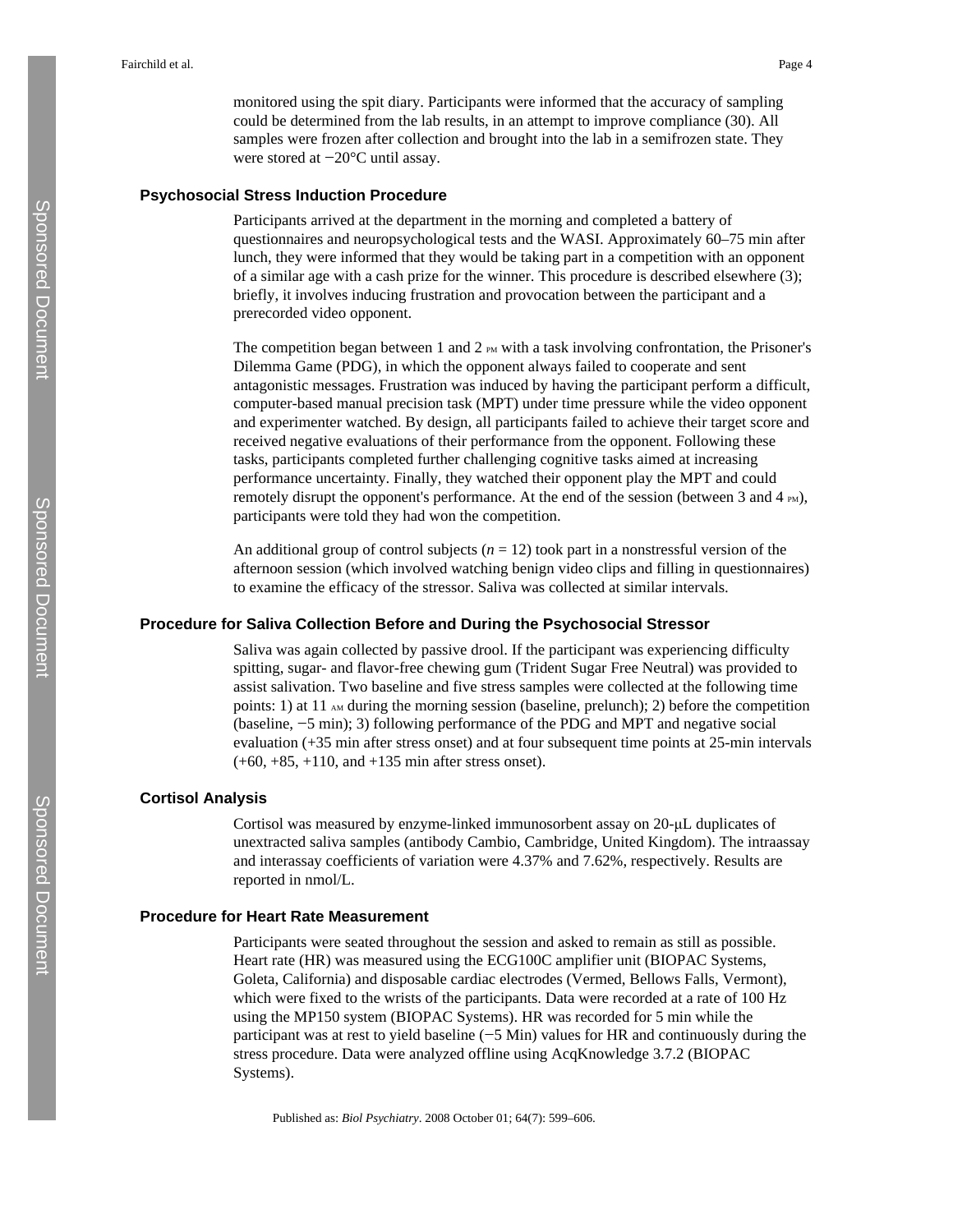## **Recording of Psychological States**

Participants rated their feelings eight times using an adaptation of a clinical self-rating scale (31). The scale contained 11 items (happy/gloomy, well/sick, cheerful/not cheerful, good/ bad, liked/not liked, satisfied/not satisfied, worried/not worried, embarrassed/not embarrassed, ashamed/not ashamed, afraid/not afraid, and angry/not angry), which participants rated using 9-point ordinal scales. They also rated their feelings of control and confidence about winning the competition. Subjective ratings occurred at similar times as saliva collection, apart from the second rating, which was completed after the PDG and the fifth and sixth ratings (before and after the opponent played the MPT).

#### **Data Analysis**

The raw cortisol values were positively skewed and normalized using a log transformation. However, Figures 1–3 show absolute cortisol values so as to be physiologically meaningful.

Chi-square or one-way analysis of variance (ANOVA) tests were used to assess group differences in demographic variables, as appropriate.

For basal cortisol analyses, mixed-effects models (32) were fitted to the data using restricted maximum likelihood estimates in R 2.2.1 [\(http://www.r-project.org/](http://www.r-project.org/)). The CAR was quantified using the area under the curve (AUC<sub>I</sub>) value for cortisol increase relative to the waking value  $(33)$ .

To assess group differences in cortisol, HR, and self-reported affect changes during stress, repeated-measures ANOVAs were performed with group as a between-subjects factor and time as a within-subjects factor. When the assumption of sphericity was violated, degrees of freedom were corrected using Greenhouse-Geisser procedures (34). Tukey tests were used for post hoc group comparisons.

To quantify cortisol responsiveness to psychosocial stress, AUC<sub>I</sub> values were calculated for the cortisol increase across samples 2–7, with reference to the baseline value before stressor onset (−5 min) (33). A one-way ANOVA was used for group comparisons.

Effect sizes are reported as partial eta-squared ( $\eta_p^2$ ; small  $\geq 0.01$ , medium  $\geq 0.06$ , large  $\geq 0.14$ ) for repeated-measures ANOVA or regression analyses, or in terms of Cohen's  $d$  (small  $\geq$  .2, medium  $\ge$  .5, large  $\ge$  .8) (35) for all other group comparisons. Analyses were performed using SPSS 11.5 (SPSS, Chicago, Illinois), S-Plus 6.2 (Insightful, Seattle, Washington), and R 2.2.1.

# **Results**

#### **Demographics**

See Table 1 for demographic and personality characteristics of each group. The EO-CD group was of lower SES than the control or AO-CD groups (both *p*s < .001). There were more nonwhite participants in the AO-CD group than the EO-CD group ( $p < .01$ ), although neither group differed from control subjects in ethnicity.

#### **Basal Cortisol**

Two control subjects and one EO-CD participant failed to collect saliva samples before their laboratory visit. Data from two other AO-CD participants were excluded because of noncompliance. Table 2 shows mean saliva collection times for each group. The groups differed in waking time, with control subjects waking more than 1 hour earlier than participants from either CD subgroup on each day of collection. However, they reported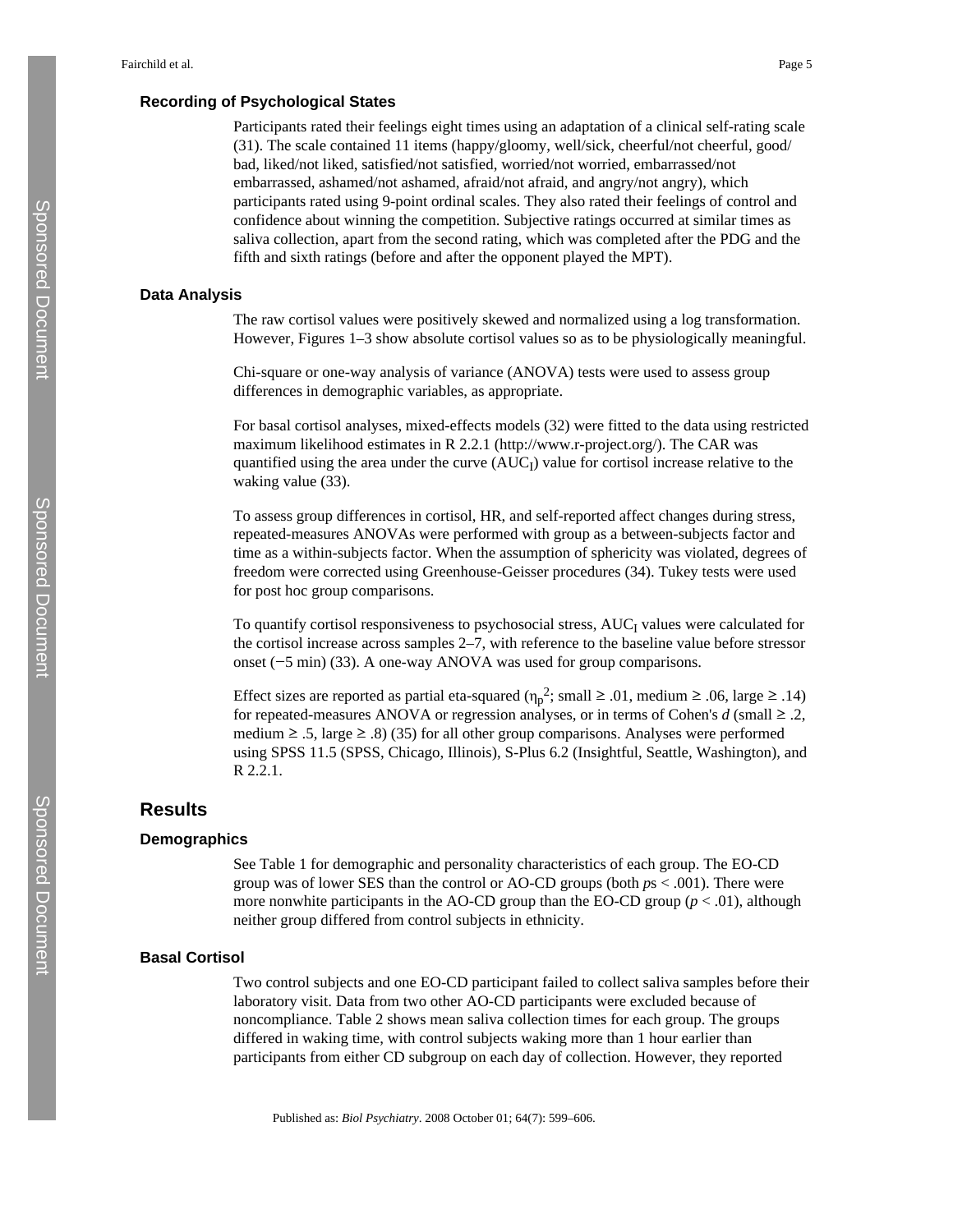similar levels of compliance with the collection protocol (i.e., in terms of the intervals between respective samples) after waking. Sampling time did not differ between groups in the evening on Days 1 and 2 but was significantly later in the EO-CD group relative to control subjects on Day 3 ( $p < .05$ ).

Figure 1 shows absolute cortisol levels by group averaged across Days 1–3. The mixedeffects model that best fit the data had separate group means but a common diurnal slope (because the group difference in slope values was only marginally significant,  $p = .053$ ). The slope value across all participants was −.145 [*t*(1241) = −29.6, *p* < .0001], demonstrating a highly significant diurnal decline in cortisol levels. Intercept (estimated cortisol centered at 12 noon) values differed between groups  $[\chi^2(2) = 9.93, p = .007]$ , with higher cortisol levels observed in both CD subgroups than control subjects. Individual group comparisons showed a significant difference between control and EO-CD participants (*p* < . 05). Further results of the mixed-effects analyses, including subject-specific and dayspecific variance components, and intraclass correlation coefficients are provided in Table 3. The fact that intraclass correlation coefficient values were relatively high suggests that much of the variance in cortisol measurements observed is attributable to robust betweenindividual differences.

There was no group effect on cortisol levels at any of the  $\Delta M$  sampling times (Sample 1,  $p =$ . 81; Sample 2,  $p = .69$ ; Sample 3,  $p = .61$ ) or on the AUC<sub>I</sub> value for the CAR [ $F(2,398) =$ 1.38,  $p = .25$ ]. There was, however, a significant group difference in PM cortisol  $[\chi^2(1) =$ 15.12, *p* < .001]. Cortisol levels were higher in both CD subgroups relative to control subjects (post hoc: control subjects vs. AO-CD,  $p < .05$ ; control subjects vs. EO-CD,  $p < .$ 001).

## **Cortisol Levels Before and During Stress**

**Effect of Frustration/Provocation in Control Subjects—**Four control, one AO-CD and two EO-CD subjects did not participate in the stress experiment or collect saliva under nonstress conditions. Cortisol levels declined relative to baseline in control subjects unexposed to stress, whereas the frustration/provocation procedure elicited a robust increase in cortisol secretion: group  $\times$  time interaction [F(2.20,193.80) = 4.28, *p* < .05,  $\eta_p^2$  = .05]; Figure 2).

**Group Effects on Cortisol at Baseline and During Stressor—**Mean (± SEM) cortisol levels at 11  $_{AM}$  on the testing day were higher in both CD subgroups than in control subjects [control subjects:  $3.02 \pm .23$ ) nmol/L, AO-CD:  $4.13 \pm .40$ ) nmol/L, EO-CD:  $3.94$  $(\pm .32)$  nmol/L;  $F(2,145) = 7.99$ ,  $p < .001$ ,  $\eta_p^2 = .10$ ]; post hoc comparison showed that both CD subgroups differed from control subjects ( $p < .005$ ;  $d = .69$  and .62 for AO-CD and EO-CD, respectively). Cortisol levels did not differ between groups at the pretest baseline (−5 min; *p =* .37).

Figure 2 shows that, following stress onset, cortisol levels diverged in the groups: control subjects exposed to stress showed a clear increase, whereas both CD subgroups showed declines over the same period. This decline was similar to that observed in control subjects not exposed to stress. Repeated-measures ANOVA using cortisol levels at baseline through to +110 min as the dependent variables showed an effect of time  $[F(2.82, 402.80) = 33.02, p$ < .001,  $η<sub>p</sub><sup>2</sup> = .19$ ], but no effect of group [*F*(2,143) = 1.76, *p* = .18]. Critically, there was a significant group  $\times$  time interaction [ $F(5.63,402.80) = 5.34, p < .001, \eta_p^2 = .07$ ].

Supporting this interaction effect, comparison of AUC<sub>I</sub> values for cortisol reactivity revealed a main effect of group  $[F(2,143) = 10.35, p < .001, \eta_p^2 = .13]$ ; post hoc comparisons showed that both CD groups had lower  $AUC_I$  values than control subjects ( $p < .01$ ,  $d = .68$  for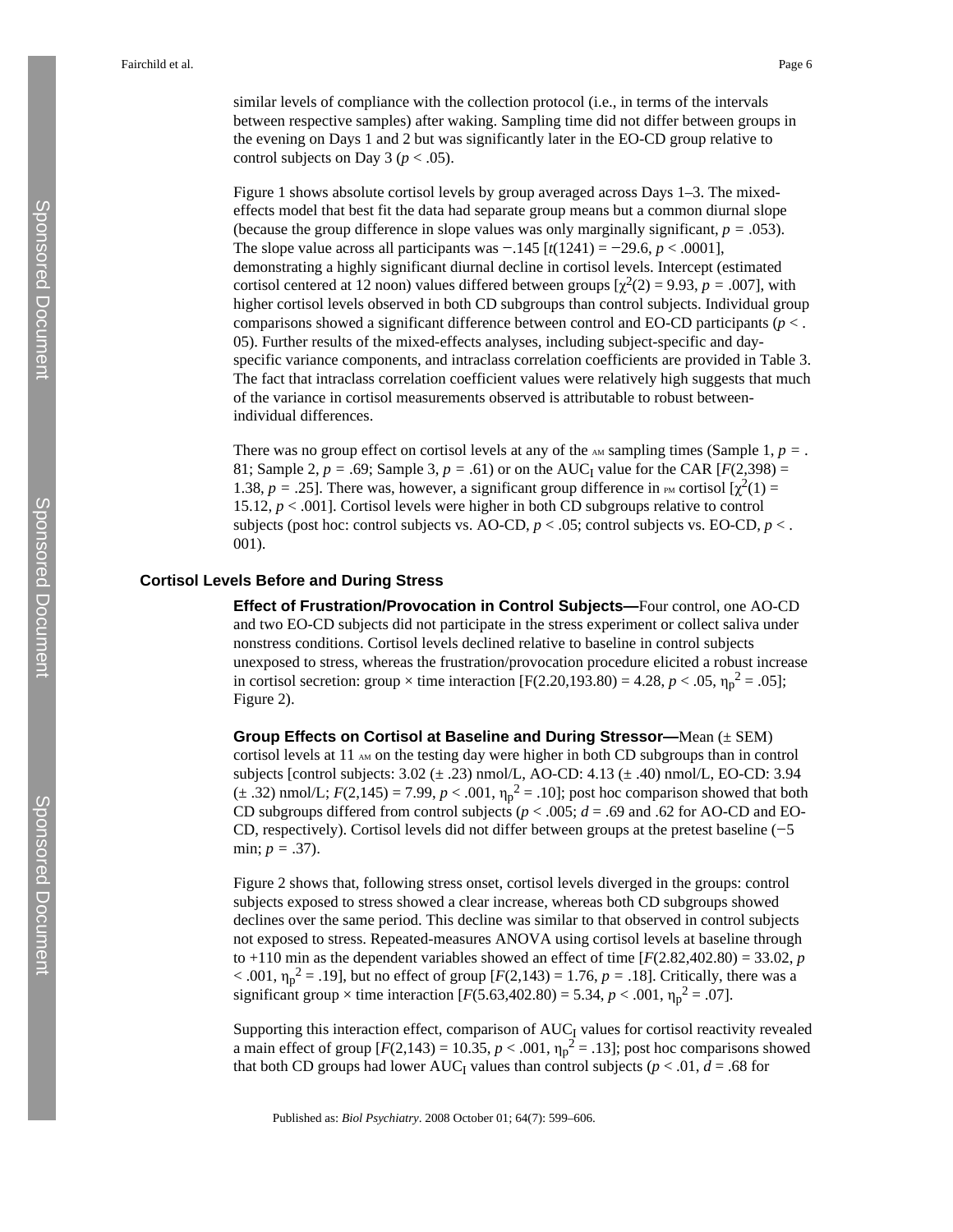control subjects vs. AO-CD;  $p < .001$ ,  $d = .75$  for control subjects vs. EO-CD). The CD groups did not differ from each other.

We also investigated variation in cortisol reactivity within each group by dividing participants into responders and nonresponders, using the criterion of an increase in cortisol levels of 15% or more between baseline and either the +35-min or +60-min time points (36). By this criterion, 54 control participants (68%), 14 AO-CD participants (52%), and 15 EO-CD participants (38%) qualified as cortisol responders (Figure 3). A comparison of groups in proportion of responders and nonresponders revealed a significant difference between control and EO-CD groups  $[\chi^2(1) = 10.4, p < .001]$ ; the AO-CD group did not differ significantly from either of the other groups.

We then examined whether the magnitude of the cortisol response in those participants deemed responders differed by group. Control responders showed a mean (± SEM) cortisol increase of 3.57 ( $\pm$  .49) nmol/L, whereas AO-CD and EO-CD responders showed mean increases of 1.59 ( $\pm$  .36) nmol/L and 1.31 ( $\pm$  .25) nmol/L, respectively [ $F(2,82) = 4.83$ ,  $p <$ . 01,  $\eta_p^2 = .11$ ; post hoc: control subjects vs. EO-CD  $p < .05$ ; control subjects vs. AO-CD  $p$ *=* .08; EO-CD vs. AO-CD *p =* .97].

#### **Heart Rate**

Figure 4 shows that stress-induced changes in heart rate (HR) were attenuated in both CD subgroups, relative to control subjects. Although HR was lower in both CD subgroups at baseline ( $-5$  Min), the group difference was not statistically significant  $[F(2,143) = 2.54, p$ *=* .08].

Repeated-measures ANOVA revealed main effects of time  $[F(5.79,827.93) = 49.37, p < .$ 001,  $\eta_p^2 = .26$ ], and group [*F*(2,143) = 17.06, *p* < .001,  $\eta_p^2 = .19$ ], and a significant group × time interaction  $[F(11.58,827.93) = 7.37, p < .001, \eta_p^2 = .09]$ . The interaction was driven by control subjects showing greater increases between prestress and peak HR values than both CD subgroups (mean beat per minute increase for control subjects: 17.8; AO-CD participants: 7.8; EO-CD participants: 7.3; post hoc on group effect: control subjects vs. AO-CD,  $p < .001$ ,  $\eta_p^2 = .15$ ; control subjects vs. EO-CD,  $p < .001$ ,  $\eta_p^2 = .17$ ; AO-CD vs. EO-CD,  $p = .99$ ).

## **Subjective Changes**

Data from the first six reports of subjective states completed under psychosocial stress were analyzed (ratings 7 and 8 were obtained under nonstress conditions). Figure 5 indicates that all groups showed parallel increases in negative feelings and decreases in positive feelings during stress.

There was a main effect of time on the mean negative affect score summed across all 11 emotions  $[F(4.16, 595.52) = 21.42, p < .001, \eta_p^2 = .13]$  and a trend effect of group  $[F(2, 143)$  $= 2.74$ ,  $p = .07$ , but there was no group  $\times$  time interaction ( $p = .43$ ).

We analyzed individual items on the rating scales to examine further whether stress affected the groups differentially. Seven items showed significant changes (toward negative affect), as shown by main effects of time, but no effects of group or group  $\times$  time interactions. Group effects were seen for feelings of fear, worry, embarrassment, and shame, with post hoc tests showing lower levels of these emotions in EO-CD participants relative to control subjects. However, the only significant group  $\times$  time interaction was for feelings of worry  $[F(2,143) = 3.98, p = .02, \eta_p^2 = .05]$ . EO-CD participants reported increases, whereas control subjects and AO-CD participants reported decreases, in worried feelings during the stressor.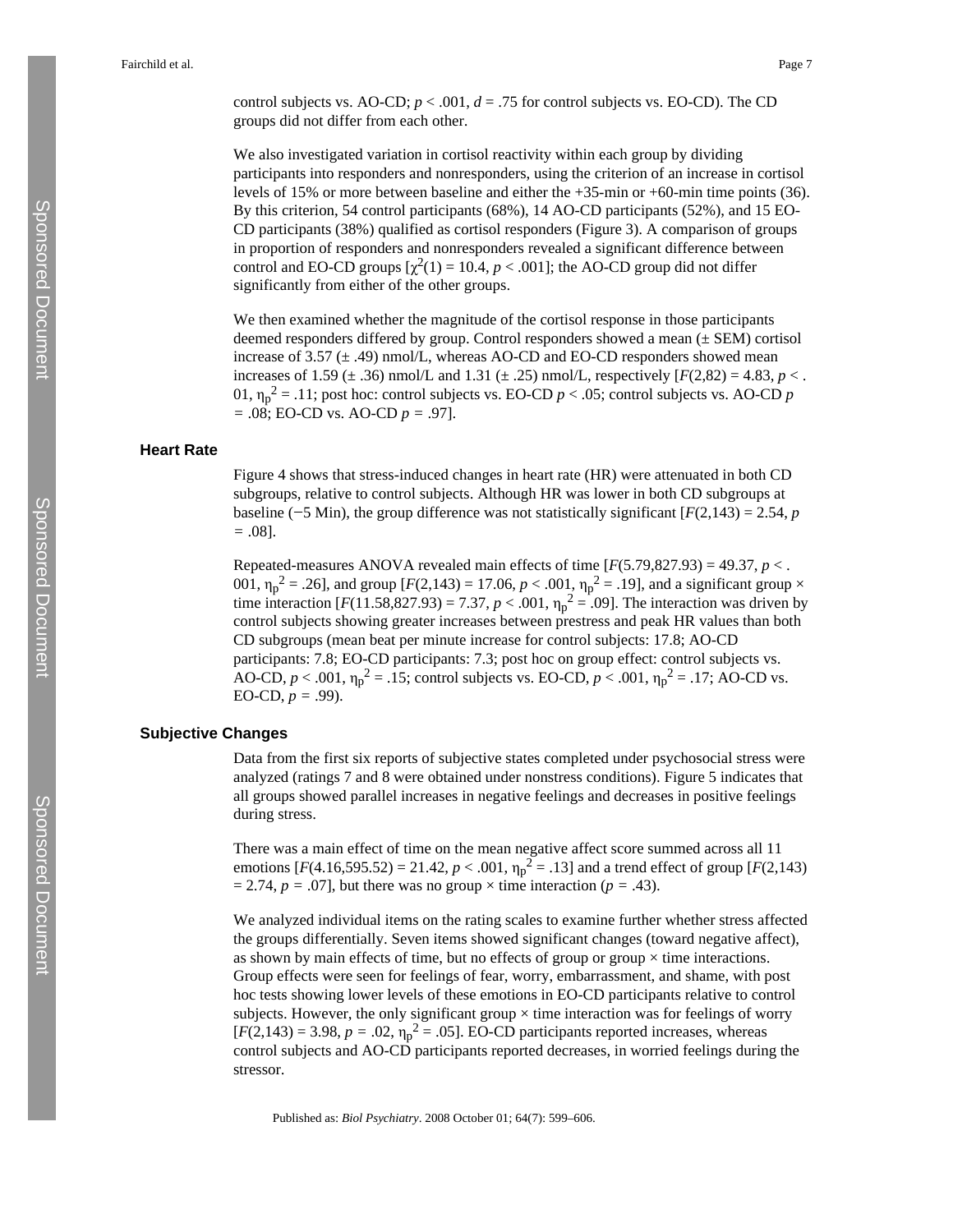There were effects of time on controllability ( $p < .001$ ) and confidence about winning ( $p < .$ 001), with participants feeling less in control (all  $p < .01$ ) and less confident ( $p < .05$ ) at all time points during the stressor relative to baseline. However, there were no group effects on these variables or group  $\times$  time interactions.

## **Possible Confounds**

Because of previous reports of cortisol hyporeactivity in adult smokers (37,38), we examined the impact of smoking. The proportion of participants in each group showing a cortisol response was similar in smokers and nonsmokers (control subjects: 58% vs. 69%; AO-CD: 48% vs. 52%; EO-CD: 36% vs. 60%; Fisher's exact tests all *p*s > .1). Comparison of AUC<sub>I</sub> values for cortisol response revealed no differences between smokers and nonsmokers in any group. There were no other significant covariates in the analysis of  $AUC<sub>I</sub>$ values for cortisol reactivity.

Estimated IO was a significant covariate in the analysis of HR responses to stress ( $p < .01$ ), although the group effect remained significant after covarying for IQ  $(p < .005)$ . None of the other demographic variables were significant covariates.

# **Discussion**

The findings on basal cortisol secretion demonstrate that the magnitude of the CAR was similar across groups. In contrast, both CD subgroups showed increased mean cortisol levels compared with control subjects, largely because of higher evening levels. All groups showed significant declines in cortisol levels across the day, and cortisol slope values did not differ significantly between groups. Adolescents with EO-CD exhibited reduced cortisol and cardiovascular responses to psychosocial stress relative to control subjects. Furthermore, the mean cortisol response to stress was smaller in EO-CD participants compared with control subjects, even if only those participants who exhibited a measurable cortisol response to stress were considered. Participants with AO-CD displayed a strikingly similar pattern of cortisol and cardiovascular hyporeactivity to that observed in those with EO-CD. There was also a trend toward lower cortisol reactivity in AO-CD responders (despite the loss of power incurred by considering only those with measurable responses). The size of the peak cortisol response observed was also less than half that seen in responders from the control group. As such, there was no evidence for differences in basal cortisol secretion and physiologic reactivity to stress between AO-CD and EO-CD participants.

Differences in emotional responses did not explain the cortisol and cardiovascular hyporeactivity findings because increases in self-reported negative affect during stress followed a similar course across groups. This discrepancy between subjective and physiologic changes suggests poorer coordination between emotional and physiologic arousal in both CD subtypes (10,16).

Our basal cortisol findings, showing an intact CAR and cortisol diurnal rhythm but elevated 11 AM and evening cortisol levels in both forms of CD, are consistent with previous results in population-based samples (11,39). They are, however, at variance with studies showing lower cortisol levels in clinic-referred CD samples (2,6). The latter studies obtained singlepoint cortisol measurements or may have been confounded with acute stress due to venipuncture. An earlier study reported that prepubertal boys with disruptive behavior disorders had similar CAR magnitudes compared with control subjects, using the  $AUC<sub>I</sub>$ value for cortisol (40). However, in contrast to our results, that study observed reduced absolute cortisol secretion over the first hour after waking in CD/ODD participants relative to control subjects.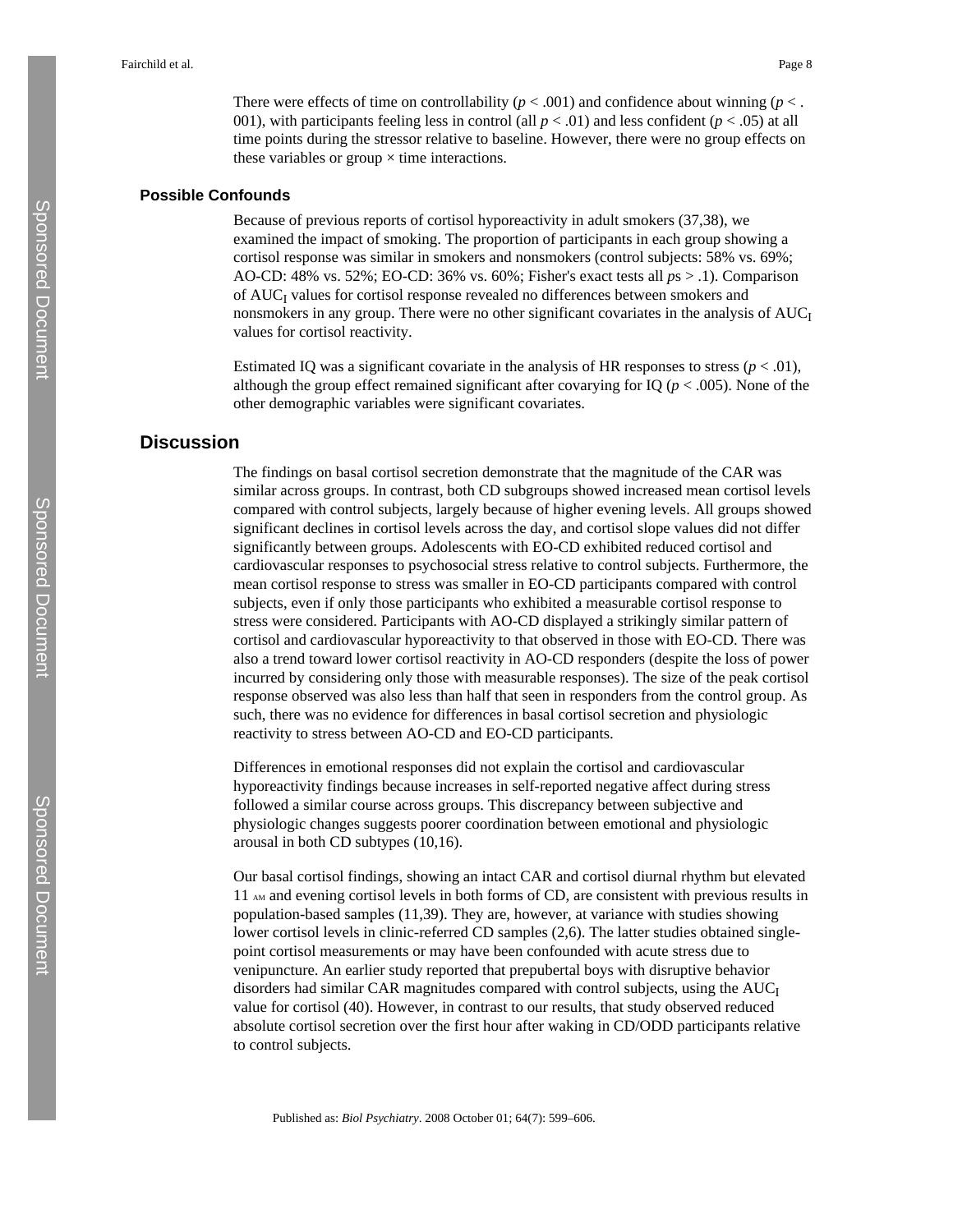Our findings of cortisol and cardiovascular hyporeactivity during stress in CD are consistent with previous work in clinic-referred children with ODD (3,10) and delinquent prepubertal adolescents (16). They are also in agreement with results in high-risk children of fathers with substance dependence (41,42). These data indicate that, unlike reduced basal cortisol, cortisol and cardiovascular hyporeactivity are associated with CD in both clinic-referred and population-based samples. This has clinical implications because cortisol hyporeactivity during stress is associated with poor treatment outcome (18), and some treatments for CD encourage patients to become aware of their physiologic reactions as triggers for anger states. Remaining questions relate to the physiologic origin of the cortisol hyporeactivity observed in CD and its implications for psychological functioning. Future studies should examine whether cortisol hyporeactivity precedes CD onset using longitudinal designs.

Our findings of blunted cortisol and cardiovascular responses to stress in AO-CD and EO-CD participants relative to control subjects contradicts the developmental taxonomic theory, which implies that such neurobiological differences should be unique to EO-CD. Physiologic hyporeactivity during stress could reflect a latent trait that increases vulnerability to CD, whereas age of CD onset may be moderated by psychosocial factors (e.g., differences in parental supervision, exposure to antisocial models). Alternatively, it may be unnecessary to invoke a latent trait in either subgroup: rather, both CD subgroups may have experienced increased social adversity during development (e.g., maltreatment), or, because of heightened risk-taking behaviors, they may place themselves in stressful situations more frequently than other adolescents (leading to habituation to stressors).

Two limitations are noted. First, aside from spit diaries, no measures were in place to ensure compliance with the saliva collection protocol. This is problematic because poor adherence may be expected in adolescents with CD and may have resulted in elevated evening cortisol in the CD subgroups. The robust cortisol response to awakening and diurnal rhythm observed in all three groups nevertheless suggests that, in most cases, participants followed the collection protocol with acceptable accuracy. Furthermore, increased basal cortisol levels were observed in both CD subgroups at  $11<sub>AM</sub>$  when under experimental supervision.

Second, although we obtained information from multiple informants and enquired about the age of onset of each CD and ODD symptom, the study relied on retrospective accounts. As such, the findings require replication in a longitudinal design, including follow-up to the point of remission.

In summary, this study demonstrated that cortisol and cardiovascular responses to an ecologically valid psychosocial stressor were reduced in adolescents with both early-onset and adolescence-onset CD. These findings were not explained by differences in subjective responses to the stressor, suggesting a discrepancy between mood changes and physiologic reactivity in CD. The basal cortisol data showed a normal diurnal rhythm and CAR in participants with CD, suggesting intact HPA axis function. Finally, contrary to predictions, we observed elevated 11 AM and evening cortisol in both CD subgroups.

# **References**

- 1. Kariyawasam S.H. Zaw F. Handley S.L. Reduced salivary cortisol in children with comorbid attention deficit hyperactivity disorder and oppositional defiant disorder. Neuroendocrinol Lett. 2002; 23:45–48. [PubMed: 11880861]
- 2. Pajer K. Gardner W. Rubin R.T. Perel J. Neal S. Decreased cortisol levels in adolescent girls with conduct disorder. Arch Gen Psychiatry. 2001; 58:297–302. [PubMed: 11231837]
- 3. Van Goozen S.H. Matthys W. Cohen-Kettenis P.T. Gispen-de Wied C. Wiegant V.M. Van Engeland H. Salivary cortisol and cardiovascular activity during stress in oppositional-defiant disorder boys and normal controls. Biol Psychiatry. 1998; 43:531–539. [PubMed: 9547933]

Published as: *Biol Psychiatry*. 2008 October 01; 64(7): 599–606.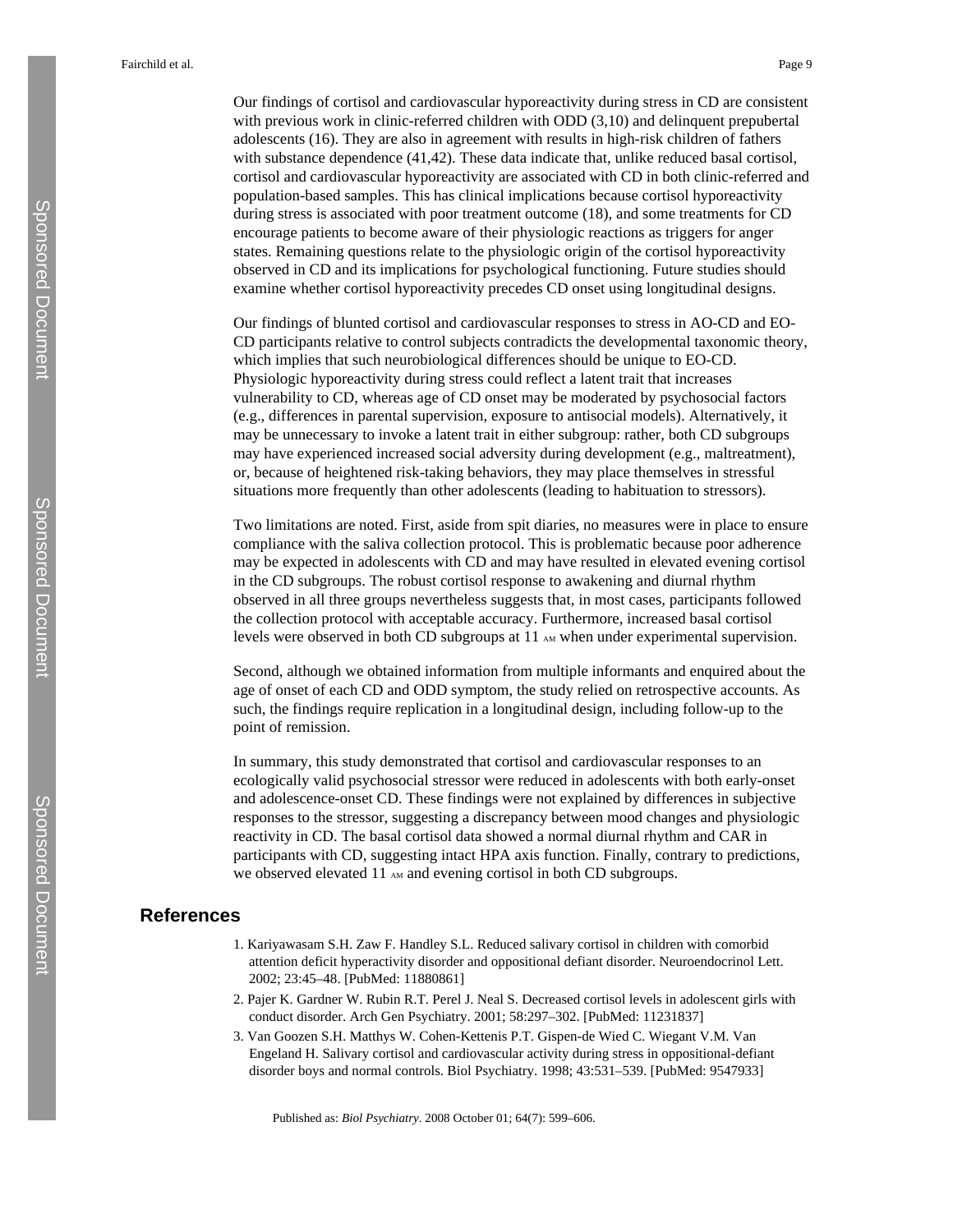- 4. Oosterlaan J. Geurts H.M. Knol D.L. Sergeant J.A. Low basal salivary cortisol is associated with teacher-reported symptoms of conduct disorder. Psychiatry Res. 2005; 134:1–10. [PubMed: 15808285]
- 5. Vanyukov M.M. Moss H.B. Plail J.A. Blackson T. Mezzich A.C. Tarter R.E. Antisocial symptoms in preadolescent boys and in their parents: Associations with cortisol. Psychiatry Res. 1993; 46:9– 17. [PubMed: 8464960]
- 6. McBurnett K. Lahey B.B. Rathouz P.J. Loeber R. Low salivary cortisol and persistent aggression in boys referred for disruptive behaviour. Arch Gen Psychiatry. 2000; 57:38–43. [PubMed: 10632231]
- 7. Shoal G.D. Giancola P.R. Kirillova G.P. Salivary cortisol, personality, and aggressive behaviour in adolescent boys: A 5-year longitudinal study. J Am Acad Child and Adolesc Psychiatry. 2003; 42:1101–1107. [PubMed: 12960710]
- 8. Azar R. Zoccolillo M. Paquette D. Quiros E. Baltzer F. Tremblay R.E. Cortisol levels and conduct disorder in adolescent mothers. J Am Acad Child Adolesc Psychiatry. 2004; 43:461–468. [PubMed: 15187806]
- 9. Kruesi M.J. Schmidt M.E. Donnelly M. Hibbs E.D. Hamburger S.D. Urinary free cortisol output and disruptive behaviour in children. J Am Acad Child Adolesc Psychiatry. 1989; 28:441–443. [PubMed: 2738012]
- 10. Van Goozen S.H. Matthys W. Cohen-Kettenis P.T. Buitelaar J.K. Van Engeland H. Hypothalamicpituitary-adrenal axis and autonomic nervous system activity in disruptive children and matched controls. J Am Acad Child Adolesc Psychiatry. 2000; 39:1438–1445. [PubMed: 11068900]
- 11. Van Bokhoven I. Van Goozen S.H. Van Engeland H. Schaal B. Arsenault L. Seguin J.R. Salivary cortisol and aggression in a population-based longitudinal study of adolescent males. J Neural Transm. 2005; 112:1083–1096. [PubMed: 15583952]
- 12. Van Goozen S.H. Fairchild G. Snoek H. Harold G.T. The evidence for a neurobiological model of childhood antisocial behavior. Psychol Bull. 2007; 133:149–182. [PubMed: 17201574]
- 13. Netherton C. Goodyer I. Tamplin A. Herbert J. Salivary cortisol and dehydroepiandrosterone in relation to puberty and gender. Psychoneuroendocrinology. 2004; 29:125–140. [PubMed: 14604596]
- 14. Clow A. Thorn L. Evans P. Huckleridge F. The awakening cortisol response: Methodological issues and significance. Stress. 2004; 7:29–37. [PubMed: 15204030]
- 15. Pruessner J.C. Wolf O.T. Hellhammer D.H. Buske-Kirschbaum A. Von Auer K. Jobst S. Free cortisol levels after awakening: A reliable biological marker for the assessment of adrenocortical activity. Life Sci. 1997; 61:2539–2549. [PubMed: 9416776]
- 16. Popma A. Jansen L.M.C. Vermeiren R. Steiner H. Raine A. Van Goozen S.H. Hypothalamus pituitary adrenal axis and autonomic activity during stress in delinquent male adolescents and controls. Psychoneuroendocrinology. 2006; 31:948–957. [PubMed: 16831519]
- 17. Snoek H. Van Goozen S.H. Matthys W. Buitelaar J.K. Van Engeland H. Stress responsivity in children with externalizing behavior disorders. Dev Psychopathol. 2004; 16:389–406. [PubMed: 15487602]
- 18. Van de Wiel N. Van Goozen S.H. Matthys W. Snoek H. Van Engeland H. Cortisol and treatment effect in children with disruptive behavior disorders: A preliminary study. J Am Acad Child Adolesc Psychiatry. 2004; 43:1011–1018. [PubMed: 15266196]
- 19. Raine A. Annotation: the role of prefrontal deficits, low autonomic arousal, and early health factors in the development of antisocial and aggressive behavior in children. J Child Psychol Psychiatry. 2002; 43:417–434. [PubMed: 12030589]
- 20. Raine A. Venables P.H. Mednick S.A. Low resting heart rate at age 3 years predisposes to aggression at age 11 years: Findings from the Mauritius Joint Child Health Project. J Am Acad Child and Adolesc Psychiatry. 1997; 36:1457–1464. [PubMed: 9334560]
- 21. Raine A. Venables P.H. Williams M. Relationships between central and autonomic measures of arousal at age 15 years and criminality at age 24 years. Arch Gen Psychiatry. 1990; 47:1003–1007. [PubMed: 2241502]
- 22. Raine A. Venables P.H. Williams M. High autonomic arousal and electrodermal orienting at age 15 years as protective factors against criminal behavior at age 29 years. Am J Psychiatry. 1995; 152:1595–1600. [PubMed: 7485621]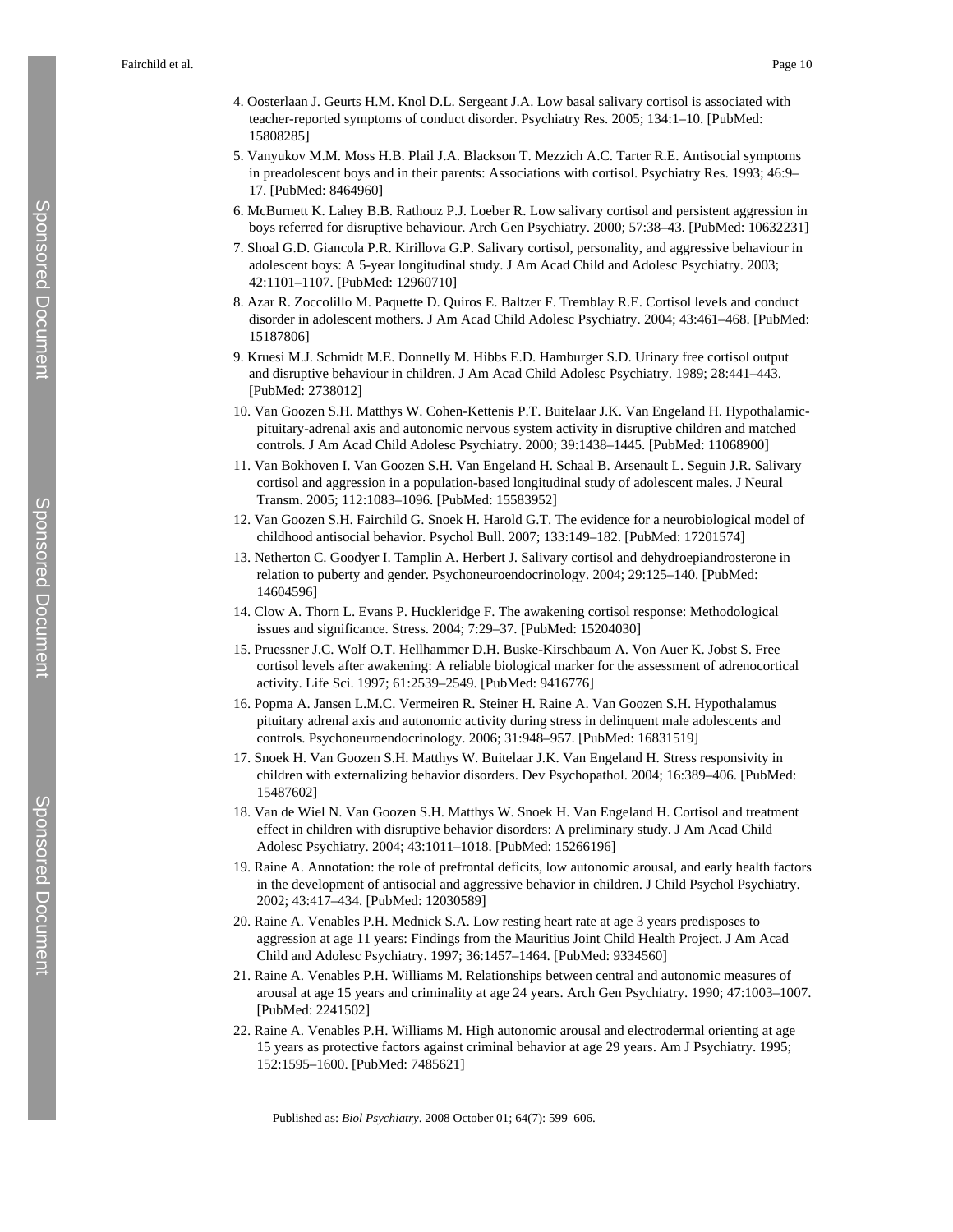- 23. Moffitt T.E. Adolescence-limited and life-course-persistent antisocial behavior: A developmental taxonomy. Psychol Rev. 1993; 100:674–701. [PubMed: 8255953]
- 24. American Psychiatric Association. 4th ed.. American Psychiatric Association; Washington, DC: 1994.
- 25. Wechsler, D. Harcourt; San Antonio, TX: 1999.
- 26. Kaufman J. Birmaher B. Brent D. Rao U. Flynn C. Moreci P. Schedule for Affective Disorders and Schizophrenia for School-Age Children—Present and Lifetime Version (K-SADS-PL): Initial reliability and validity data. J Am Acad Child Adolesc Psychiatry. 1997; 36:980–988. [PubMed: 9204677]
- 27. Reynolds, C.R.; Richmond, B.O. Western Psychological Services; Los Angeles, CA: 1985.
- 28. Andershed, H.; Kerr, M.; Stattin, H.; Levander, S. Psychopaths: Current International Perspectives. Blaauw, E.; Sheridan, L., editors. Elsevier; The Hague: 2002. p. 131-158.
- 29. Moberg, D.P. Center for Health Policy and Program Evaluation; Madison, WI: 2000.
- 30. Broderick J.E. Arnold D. Kudielka B.M. Kirschbaum C. Salivary cortisol sampling compliance: Comparison of patients and healthy volunteers. Psychoneuroendocrinology. 2004; 29:636–650. [PubMed: 15041086]
- 31. Von Zerssen, D. Assessment of Depression. Sartorius, N.; Ban, T.A., editors. Springer-Verlag; Berlin: 1986. p. 270-303.
- 32. Hruschka D.J. Kohrt B.A. Worthman C.M. Estimating between- and within-individual variation in cortisol levels using multilevel models. Psychoneuroendocrinology. 2005; 30:698–714. [PubMed: 15854786]
- 33. Pruessner J.C. Kirschbaum C. Meinlschmid G. Hellhammer D.H. Two formulas for computation of the area under the curve represent measures of total hormone concentration versus time-dependent change. Psychoneuroendocrinology. 2003; 28:916–931. [PubMed: 12892658]
- 34. Girden, E.R. Sage; Newbury Park, CA: 1992.
- 35. Cohen, J. 2nd ed.. Erlbaum; Hillsdale, NJ: 1988.
- 36. Kirschbaum C. Hellhammer D.H. Salivary cortisol in psychobiological research: An overview. Neuropsychobiology. 1989; 22:150–169. [PubMed: 2485862]
- 37. Al'Absi M. Wittmers L.E. Erickson J. Hatsukami D. Crouse B. Attenuated adrenocortical and blood pressure responses to psychological stress in ad libitum and abstinent smokers. Pharmacol Biochem Behav. 2003; 74:401–410. [PubMed: 12479961]
- 38. Kirschbaum C. Strasburger C.J. Langkrär J. Attenuated cortisol response to psychological stress but not to CRH or ergometry in young habitual smokers. Pharmacol Biochem Behav. 1993; 44:527–531. [PubMed: 8451256]
- 39. Sondeijker F.E. Ferdinand R.F. Oldehinkel A.J. Veenstra R. Tiemeier H. Ormel J. Verhulst F.C. Disruptive behaviors and HPA-axis activity in young adolescent boys and girls from the general population. J Psychiatr Res. 2007; 41:570–578. [PubMed: 16730747]
- 40. Popma A. Doreleijers T.A.H. Jansen L.M.C. Van Goozen S.H.M. Van Engeland H.V. Vermeiren R. The diurnal cortisol cycle in delinquent male adolescents and normal controls. Neuropsychopharmacology. 2007; 32:1622–1628. [PubMed: 17228341]
- 41. Moss H.B. Vanyukov M.M. Martin C.S. Salivary cortisol responses and the risk for substance abuse in prepubertal boys. Biol Psychiatry. 1995; 38:547–555. [PubMed: 8562667]
- 42. Moss H.B. Vanyukov M. Yao J.K. Kirillova G.P. Salivary cortisol responses in prepubertal boys: The effects of parental substance abuse and association with drug use behavior during adolescence. Biol Psychiatry. 1999; 45:1293–1299. [PubMed: 10349035]

# **Acknowledgments**

We thank our participants and their parents and teachers for taking part in the study. We also thank the Cambridge Youth Offending Service for helping with recruitment, Dr. Michael R. Aitken for programming the experimental tasks, the interviewers on the project, and the technicians who ran hormone assays, Sarah Cleary and Helen Shiers. The study was funded by Project Grant No. 069679 from the Wellcome Trust to IMG, SHMVG, and JH.

The authors report no conflicts of interest rising from this work.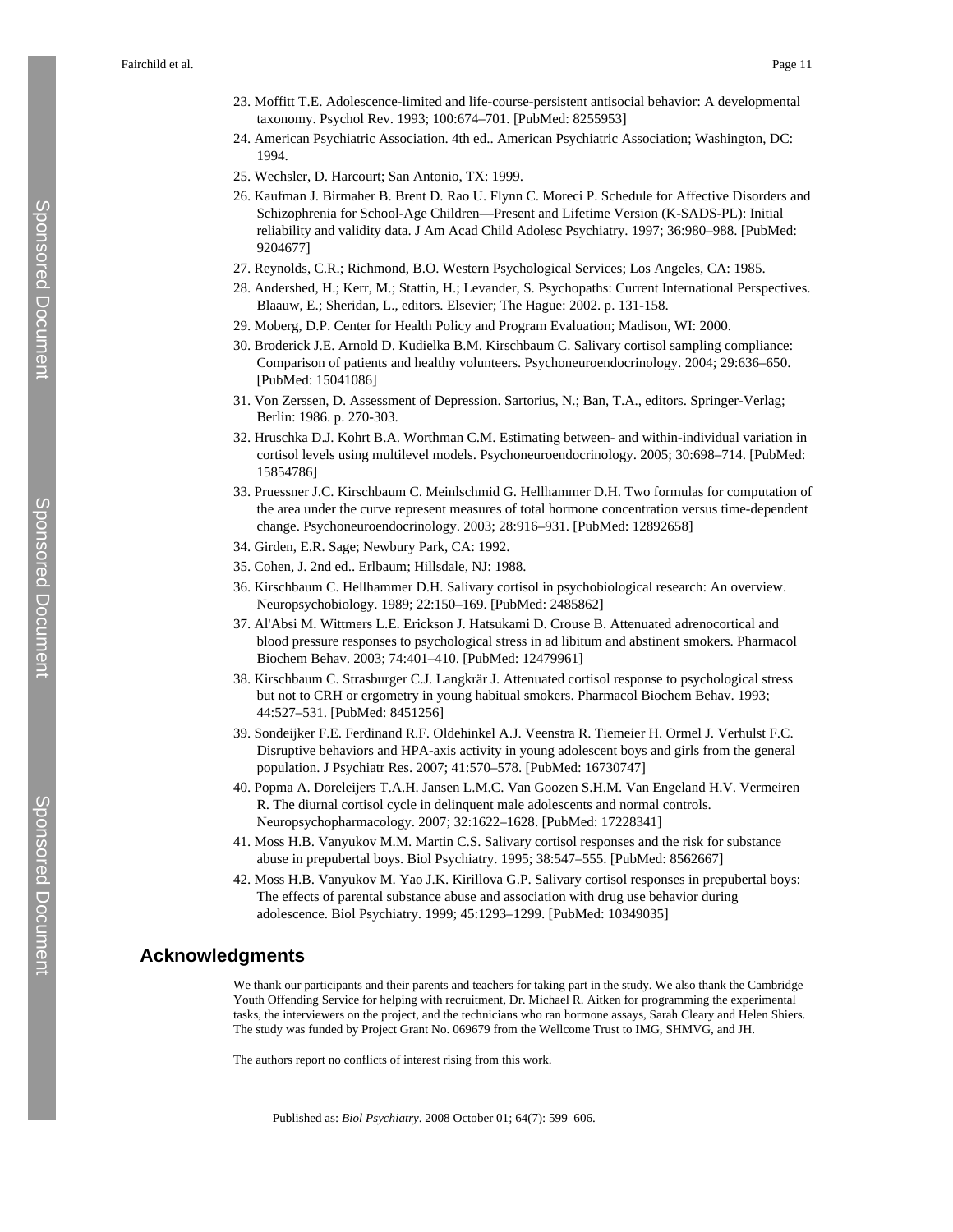

## **Figure 1.**

Mean  $(\pm$  SEM) salivary cortisol levels under basal conditions by group, showing cortisol levels at waking,  $+30$  min after waking,  $+60$  min after waking, and at approximately 9  $_{PM}$ , averaged across 3 consecutive week days. All groups exhibited a marked cortisol diurnal rhythm and a cortisol awakening response in the first hour after waking. Evening cortisol levels were significantly higher in the CD subgroups relative to controls. CD, conduct disorder.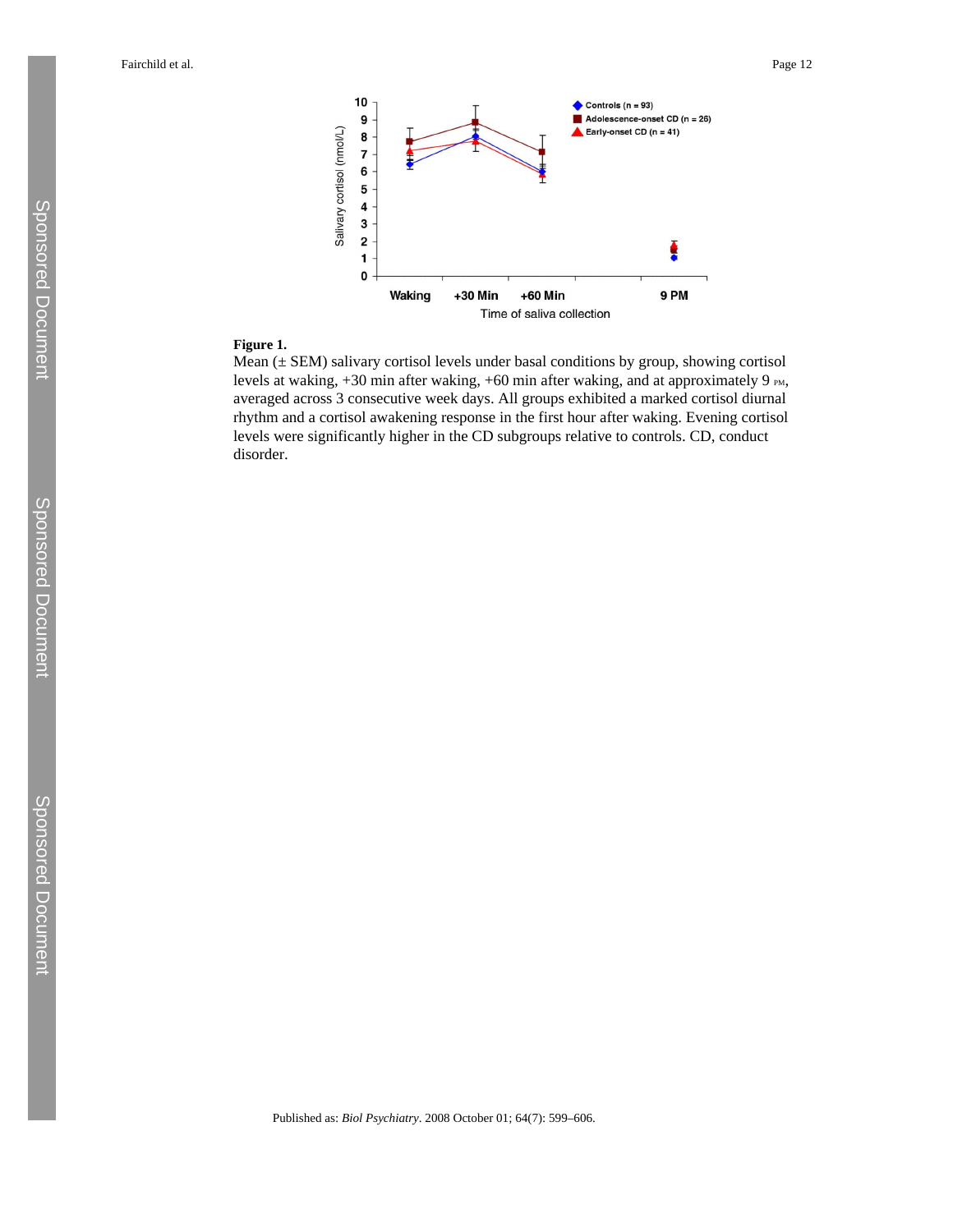

# **Figure 2.**

Mean (± SEM) salivary cortisol levels at seven time points, by experimental group. Seventynine control subjects and all adolescence-onset and early-onset CD cases were exposed to psychosocial stress. Under stressful conditions, the elevation in cortisol levels between baseline (−5 min) and +35 min in control subjects was markedly reduced in participants from both CD subgroups. The dashed arrow shows onset of the psychosocial stressor, and all times are shown relative to stressor onset. The dashed line and open diamond symbols show data from 12 control subjects that were not exposed to stress for comparison purposes. CD, conduct disorder.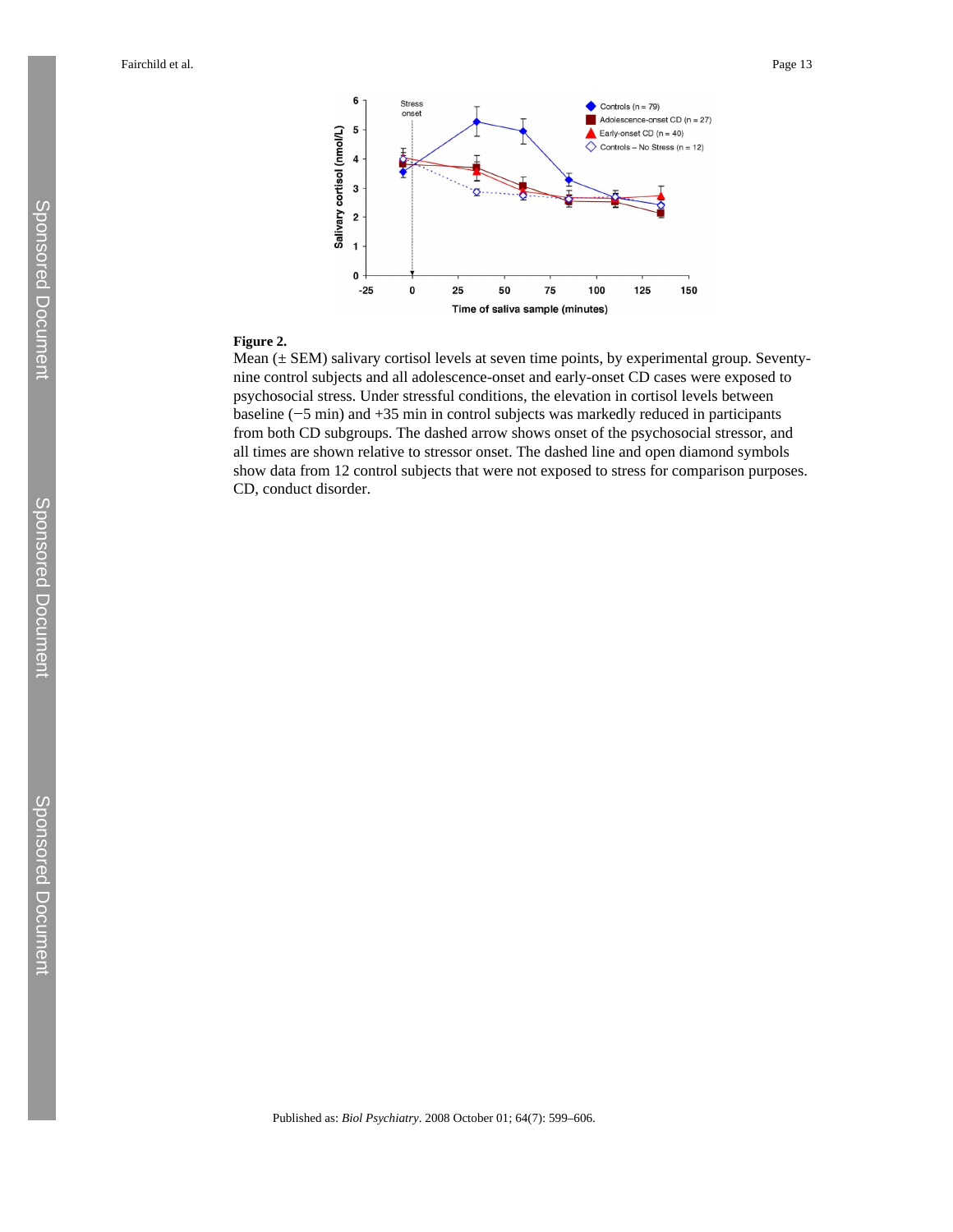

## **Figure 3.**

Proportion of cortisol responders and nonresponders in each experimental group, using the criterion of an increase in cortisol levels of 15% or above, relative to baseline (−5 min). The black bars show cortisol levels at baseline in each group, and the white bars show the direction and mean peak magnitude of change  $(\pm$  SEM) in salivary cortisol levels following exposure to psychosocial stress. CON, control subjects; AO-CD, adolescence-onset conduct disorder; EO-CD, early-onset conduct disorder.

Published as: *Biol Psychiatry*. 2008 October 01; 64(7): 599–606.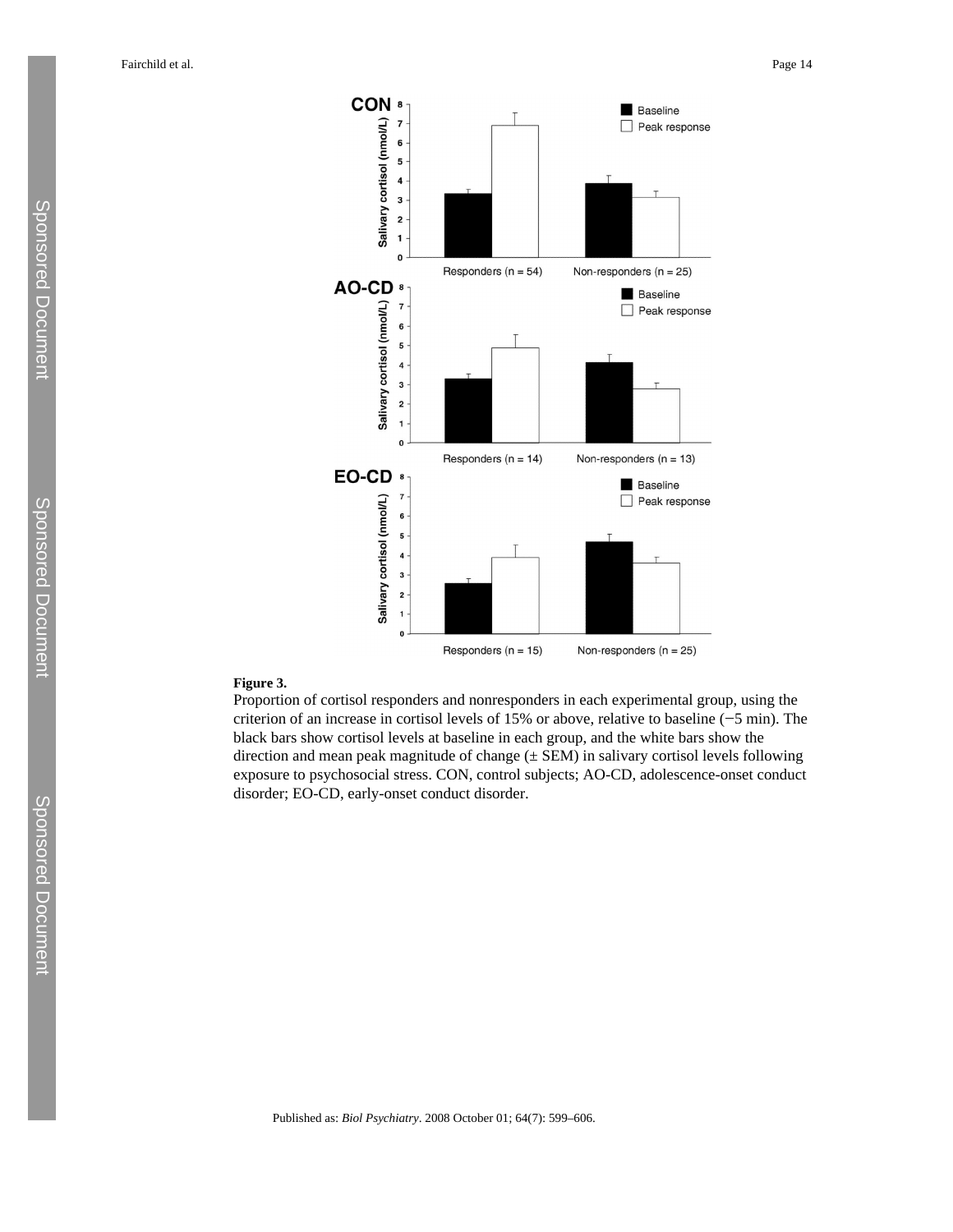

# **Figure 4.**

Mean  $(\pm$  SEM) heart rate, expressed in beats per minute (BPM), across the 10 tasks that formed the psychosocial stressor, by group. Heart rate levels did not differ significantly at baseline, but cardiovascular responses to stress were markedly attenuated in both CD subgroups relative to control subjects. The dashed arrow shows onset of the psychosocial stressor, and all times are shown relative to its onset. CD, conduct disorder.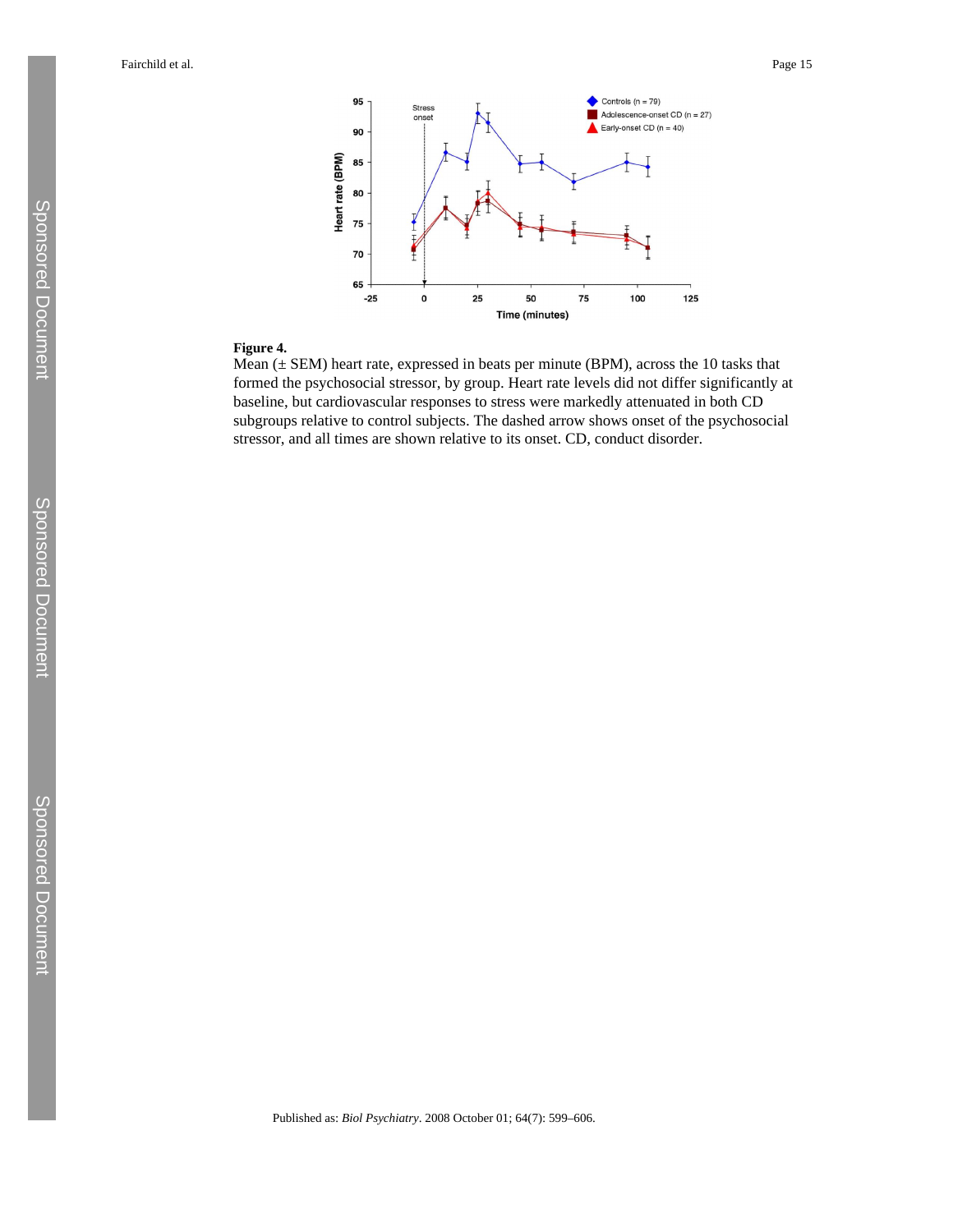

# **Figure 5.**

Mean (± SEM) self-reported changes in subjective feelings by group, as assessed using Von Zerssen scales. The scales in question involve rating subjective feelings on a continuum between 1 and 9, with presence of positive emotion or absence of negative emotion indicated by low numbers, and absence of positive emotion or presence of negative emotion indicated by high numbers. All groups showed an increase in negative feelings and a reduction in positive feelings following the onset of psychosocial stress, and the changes appeared to take a parallel course in each experimental group. The dashed arrow shows onset of the psychosocial stressor, and all times are shown relative to stress onset. CD, conduct disorder.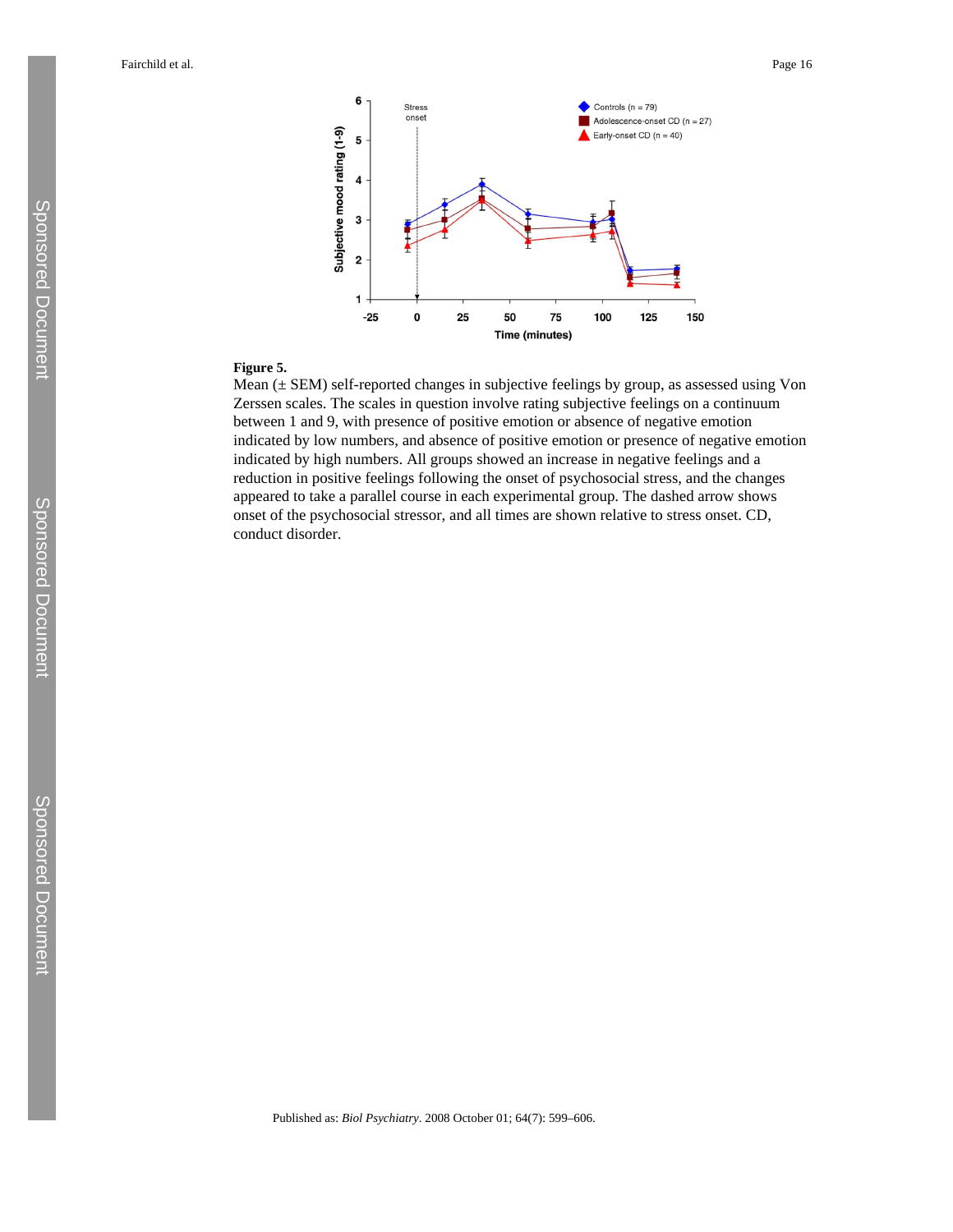## **Table 1**

## Participant Characteristics

|                            | $CON(n = 95)$      | $AO-CD$ ( $n = 28$ ) | EO-CD $(n = 42)$  | Group Effect $(p)$<br>Value) | <b>Significant Post Hoc</b><br>Comparisons |
|----------------------------|--------------------|----------------------|-------------------|------------------------------|--------------------------------------------|
| Age (years)                | $15.69 \pm .85$    | $15.61 \pm .86$      | $15.79 \pm .81$   | .69                          |                                            |
| <b>Estimated IQ</b>        | $106.72 \pm 12.13$ | $99.29 \pm 11.42$    | $92.76 \pm 10.63$ | < 0.001                      | $CON > AO$ , EO                            |
| Anxiety                    | $7.24 \pm 4.79$    | $9.64 \pm 5.84$      | $10.18 \pm 5.03$  | .004                         | CON < EO                                   |
| <b>Psychopathic Traits</b> | $2.08 \pm .30$     | $2.34 \pm .25$       | $2.47 \pm .34$    | < 0.001                      | $CON < AO$ , EO                            |
| CD Symptoms                | $.26 \pm .65$      | $6.43 \pm 1.99$      | $8.29 \pm 3.05$   | < 0.001                      | CON < AO < EO                              |
| <b>SES</b>                 |                    |                      |                   |                              |                                            |
| Low                        | 11(11.6%)          | 6(21.4%)             | $17(40.5\%)$      | < 0.001                      |                                            |
| Middle                     | 14 (14.7%)         | $9(32.1\%)$          | 12(28.6%)         |                              |                                            |
| High                       | 64 (67.4%)         | 12 (42.8%)           | 7(16.7%)          |                              |                                            |
| Ethnicity                  |                    |                      |                   |                              |                                            |
| Caucasian                  | 86 (90.5%)         | 22 (78.6%)           | 42 (100%)         | .009                         |                                            |
| Mixed-Race                 | $4(4.2\%)$         | 4(14.3%)             |                   |                              |                                            |
| Asian/Black                | $5(5.3\%)$         | $2(7.1\%)$           |                   |                              |                                            |
| Habitual use of Tobacco    | 13 (13.7%)         | 21 (75.0%)           | 31 (73.8%)        | < 001                        | $CON < AO$ , EO                            |
| Regular use of             |                    |                      |                   |                              |                                            |
| Alcohol                    | $3(3.2\%)$         | 3(10.7%)             | $10(23.8\%)$      | < 0.01                       | CON < EO                                   |
| Cannabis                   | $8(8.4\%)$         | 14 (50.0%)           | 18 (42.9%)        | < 0.001                      | CON < EO                                   |

Data are presented as means ± SD or number and percentage (in parenthesis) in each group. SES information was unavailable for 6 control, 1 AO-CD, and 6 EO-CD participants.

CON, control subjects; AO-CD, adolescence-onset conduct disorder; EO-CD, early-onset conduct disorder; SES, socioeconomic status.

Sponsored Document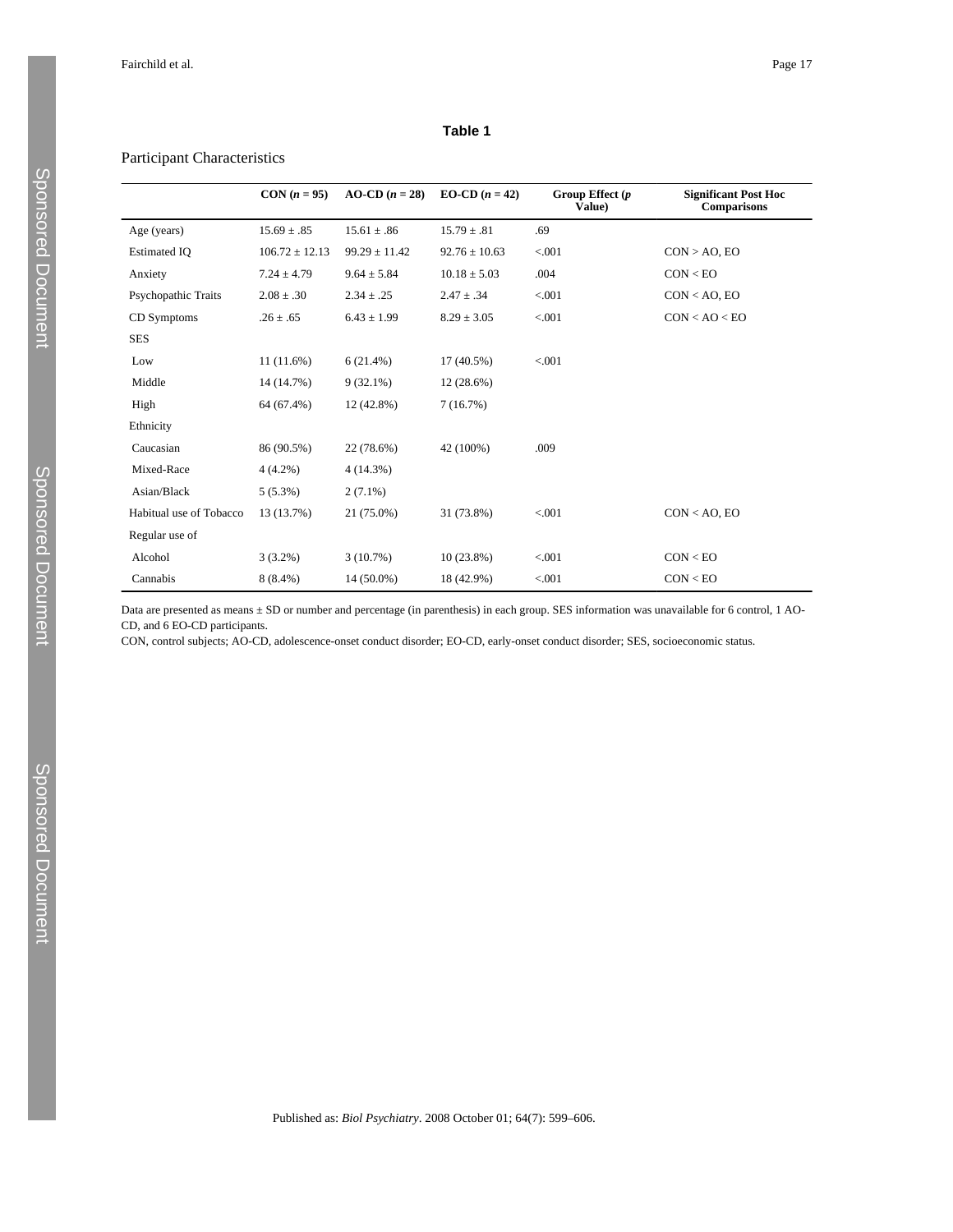## **Table 2**

Self-Reported Saliva Collection Times for the Control, AO-CD, and EO-CD Groups, Respectively, Showing Group Means (± SD)

| Day            | <b>Sample Time</b> | Control           | $AO-CD$           | <b>EO-CD</b>    |
|----------------|--------------------|-------------------|-------------------|-----------------|
| 1              | Awakening          | $07:56 \pm 01:22$ | $09:47 + 02:15$   | $09:33 + 01:27$ |
|                | $+30$ min          | $08:27 + 01:22$   | $10:17 + 02:15$   | $10:05 + 01:28$ |
|                | $+60$ min          | $08:59 \pm 01:22$ | $10:50 + 02:16$   | $10:41 + 01:28$ |
|                | 9 <sub>PM</sub>    | $21:06 + 00:43$   | $21:19 + 00:37$   | $21.23 + 00.42$ |
| $\overline{c}$ | Awakening          | $08:19 \pm 02:12$ | $09:15 \pm 01:38$ | $09:43 + 01:44$ |
|                | $+30$ min          | $08:50 + 02:12$   | $09:49 + 01:38$   | $10:08 + 01:38$ |
|                | $+60$ min          | $09:23 + 02:12$   | $10:26 + 01:43$   | $10:49 + 01:45$ |
|                | 9 <sub>PM</sub>    | $21:08 + 00:39$   | $21:30 + 00:53$   | $21:43 + 01:13$ |
| 3              | Awakening          | $08:20 \pm 01:50$ | $09:54 + 01:50$   | $09:38 + 01:43$ |
|                | $+30$ min          | $08:49 + 01:49$   | $10:29 + 02:01$   | $10:10 + 01:42$ |
|                | $+60$ min          | $09:20 + 01:49$   | $10:54 + 01:51$   | $10:41 + 01:43$ |
|                | 9 <sub>PM</sub>    | $21:12 + 00:35$   | $21:16 + 00:36$   | $21:38 + 00:58$ |

AO-CD, adolescence-onset conduct disorder; EO-CD, early-onset conduct disorder.